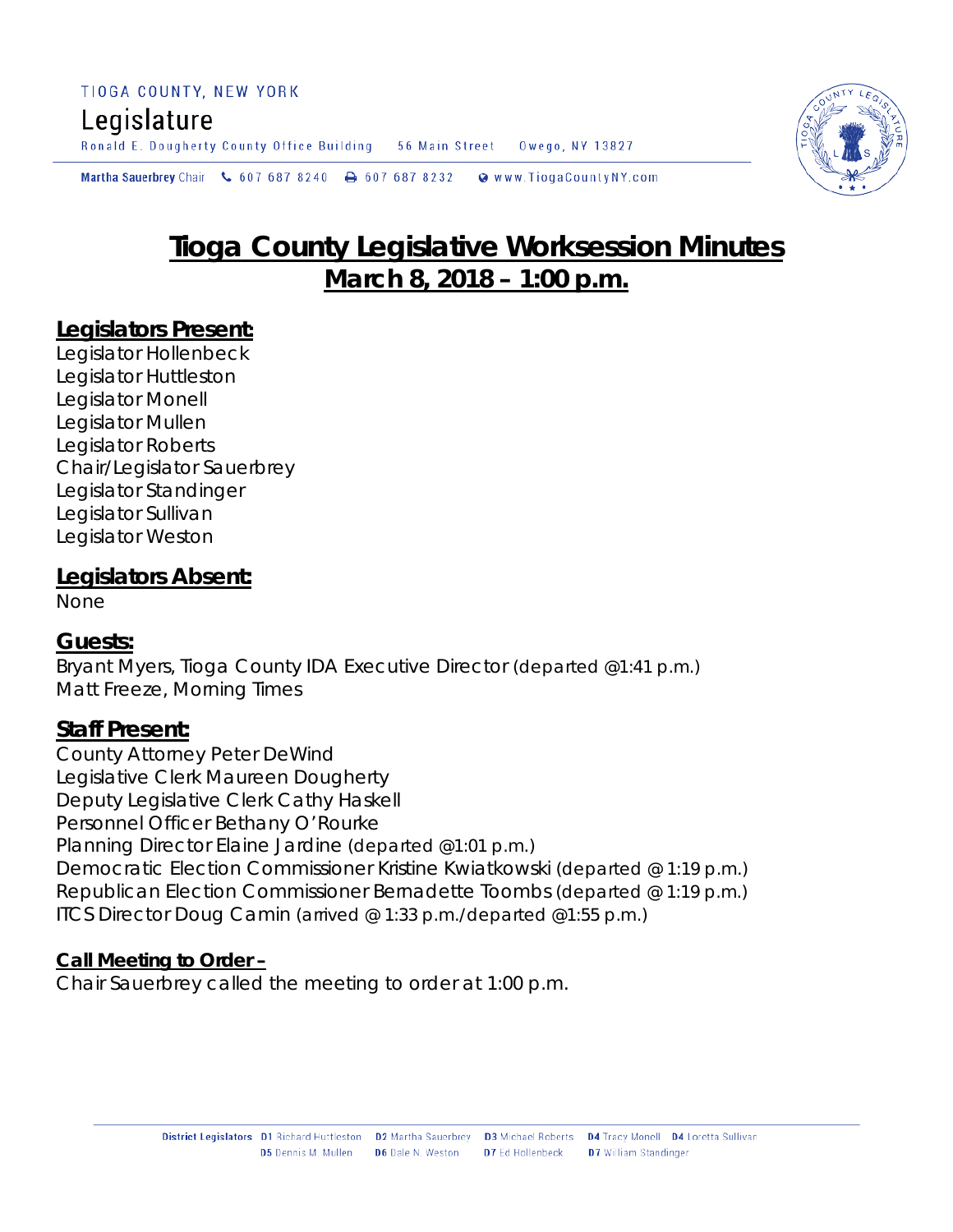### **1:00 PM – Public Hearing: Annual Agricultural Inclusions:**

Legislative Clerk Dougherty read the legal notice for today's public hearing. County Planning Director Jardine reported two requests from the Town of Nichols totaling 122 acres active dairy farm land. Ms. Jardine reported the Ag & Farmland Protection Board met and recommended the Tioga County Legislature approve the modification. A resolution is included in the meeting packet for Legislature consideration at the March 13, 2018 Legislature meeting. Public hearing adjourned at 1:01 p.m.

### **Board of Elections Voting Machine Technicians:**

Due to an unforeseen medical leave of one of the voting machine technicians, Chair Sauerbrey reported the Board of Elections was unable to provide assistance for the Village of Owego election. Chair Sauerbrey reported the County certainly wants to provide election support to the villages and school districts, however, to do so the County needs to make some changes.

Legislator Sullivan reported the Administrative Services Committee and election commissioners have been discussing this issue over the past couple of months. Legislator Sullivan reported she sent an email to the Legislators yesterday providing background information and provided hard copies at today's meeting. Legislator Sullivan reported one of the options is to increase the two voting machine technician's hours. Currently, these are part-time, hourly positions with hours not to exceed on average 17 hours per week. Legislator Sullivan further reported the committee wants to avoid converting these positions to full-time.

Legislator Sullivan outlined the committee's proposal as follows:

- 1. Maintain the two voting machine technicians as part-time, hourly employees but increase their hours from 17 to 29.5 hours per week on average. Legislator Sullivan reported Personnel Officer O'Rourke researched and advised that as long as the hours remained under an average of 30 hours per week then they are not eligible for the benefits of a full-time employee.
- 2. All six employees of the Board of Elections office should maintain their skills and training levels on these voting machines, so that in the event there is a vacancy the office can continue to conduct business without interruption. This requires all six employees receive training as soon as possible.

Legislator Sullivan reported the above-outlined proposal requires additional, unanticipated expenses in 2018. Legislator Sullivan reported the additional salary expenses for the increased hours for the two voting machine technicians equates to \$14,800. Legislator Sullivan reported for all six employees to comply with the training requirement would be an additional cost of \$13,000. In addition to the above-referenced increased expenses, Legislator Sullivan reported this exercise brought to light that this year's Board of Elections budget was already underfunded in the part-time line, creating a \$12,300 shortage for the voting machine technicians at the original 17 hours per week.

Legislator Mullen reported when the Board of Elections provides election support to a municipality or school district, there is zero cost to the County. Board of Elections invoices the municipalities for all time and services provided. Republican Election Commissioner Toombs reported this includes all programming of the voting machines, testing, running a mock election, and all time spent from start to finish. Ms. Toombs reported the municipalities directly pay the printer for the paper ballots, as well as the election inspectors. Ms. Toombs reported Board of Elections request the municipalities utilize election inspectors that have been trained through their Department.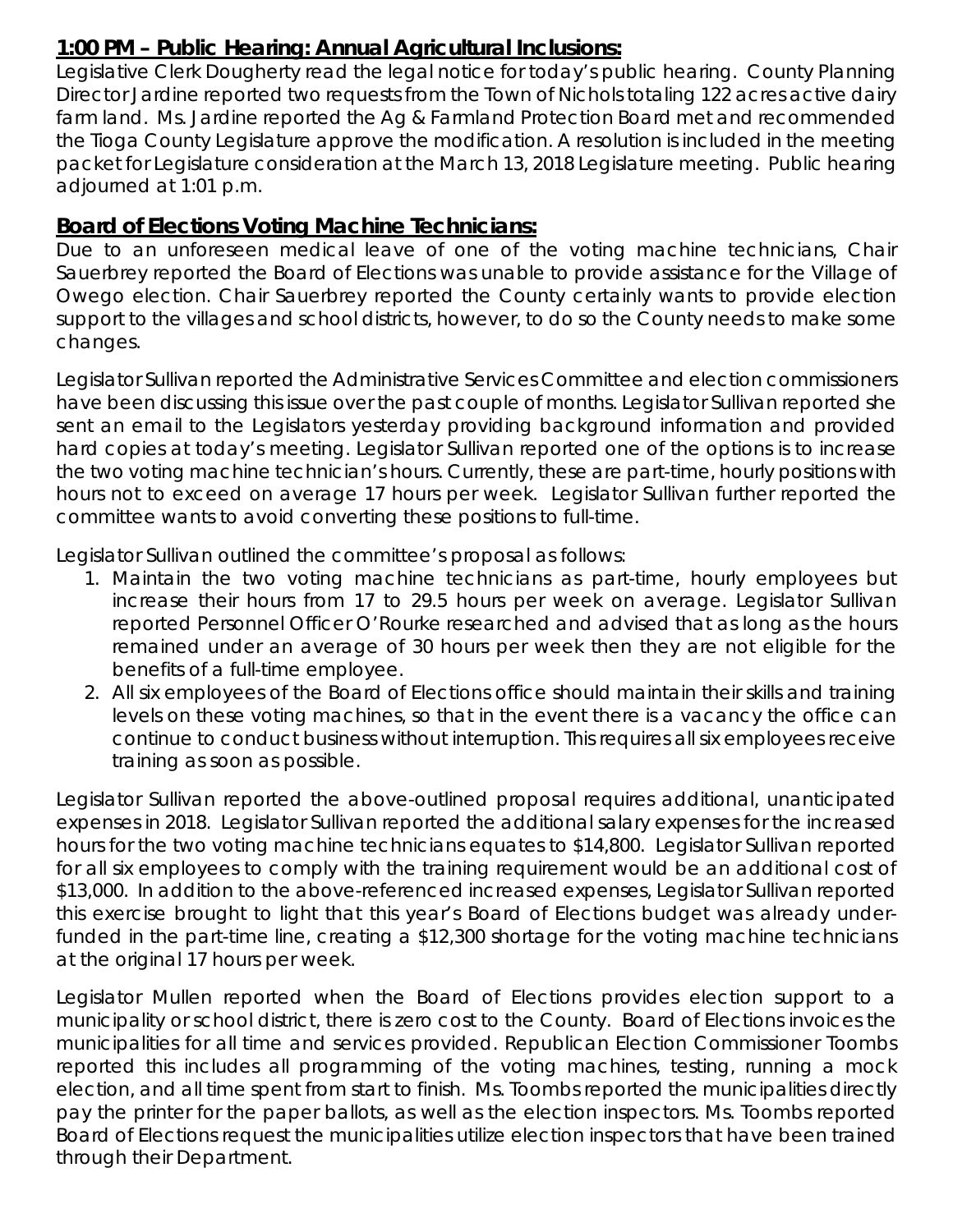Legislator Weston inquired as to whether the voting machine technicians would work yearround. Legislator Sullivan concurred they work year-round, but their hours will fluctuate every week based on need, but cannot exceed 29.5 hours per week on average. Legislator Weston inquired as to who will be responsible for tracking the voting machine technicians time to ensure they are not exceeding the allotted hours. Legislator Sullivan reported the County is relying on the commissioner's to run a cumulative total number of hours as the year progresses and to manage their Department accordingly so the technicians do not exceed their allotted hours.

Chair Sauerbrey reported it is critical to ensure that we have trained staff using these machines to avoid possible election challenges and nullifications.

Although early voting operations could be in our future, Legislator Sullivan reported this is a separate issue from the proposal stated above.

Chair Sauerbrey requested Legislature support to amend the Board of Elections 2018 budget shortage, increase the two voting machine technician's hours, and additional expenses to train all six Board of Elections staff.

Legislator Sullivan reported the current situation is by no fault of the commissioner's. Legislator Monell reported everyone should be taking responsibility for the situation.

Chair Sauerbrey thanked Ms. Toombs and Ms. Kwiatkowski for providing the requested data and thanked Legislator Sullivan for the work she did with this committee.

Legislator Weston inquired as to who delivers the voting machines. Ms. Toombs reported the machines are delivered by the voting machine technicians with use of the Board of Elections truck and one of the Buildings & Grounds trucks for transport.

Legislator Roberts inquired as to how the additional expenses will be funded. Chair Sauerbrey reported this most likely will come from the Contingency Account, however, discussion with Budget Officer Hollenbeck will need to occur next week.

On a straw poll vote, all legislators were in support of amending the Board of Elections 2018 budget shortage, increasing the two voting machine technician's hours, and additional expenses related to training all six Board of Elections staff.

### **Approval of Worksession Minutes – February 22, 2018:**

Legislator Roberts motioned to approve the February 22, 2018 Legislative Worksession minutes as written, seconded by Legislator Hollenbeck with Legislators Hollenbeck, Huttleston, Monell, Mullen, Roberts, Sauerbrey, Standinger, Sullivan and Weston voting yes. Motion carried.

### **Action Items:**

Currently, there are no action items.

# **Legislative Support – Legislative Clerk Dougherty:**

# *Approval of Legislative Support Committee Minutes – February 8, 2018:*

Legislator Monell motioned to approve the February 8, 2018 minutes as written, seconded by Legislator Sullivan with Legislators Hollenbeck, Huttleston, Monell, Mullen, Roberts, Sauerbrey, Standinger, Sullivan, and Weston voting yes. Motion carried.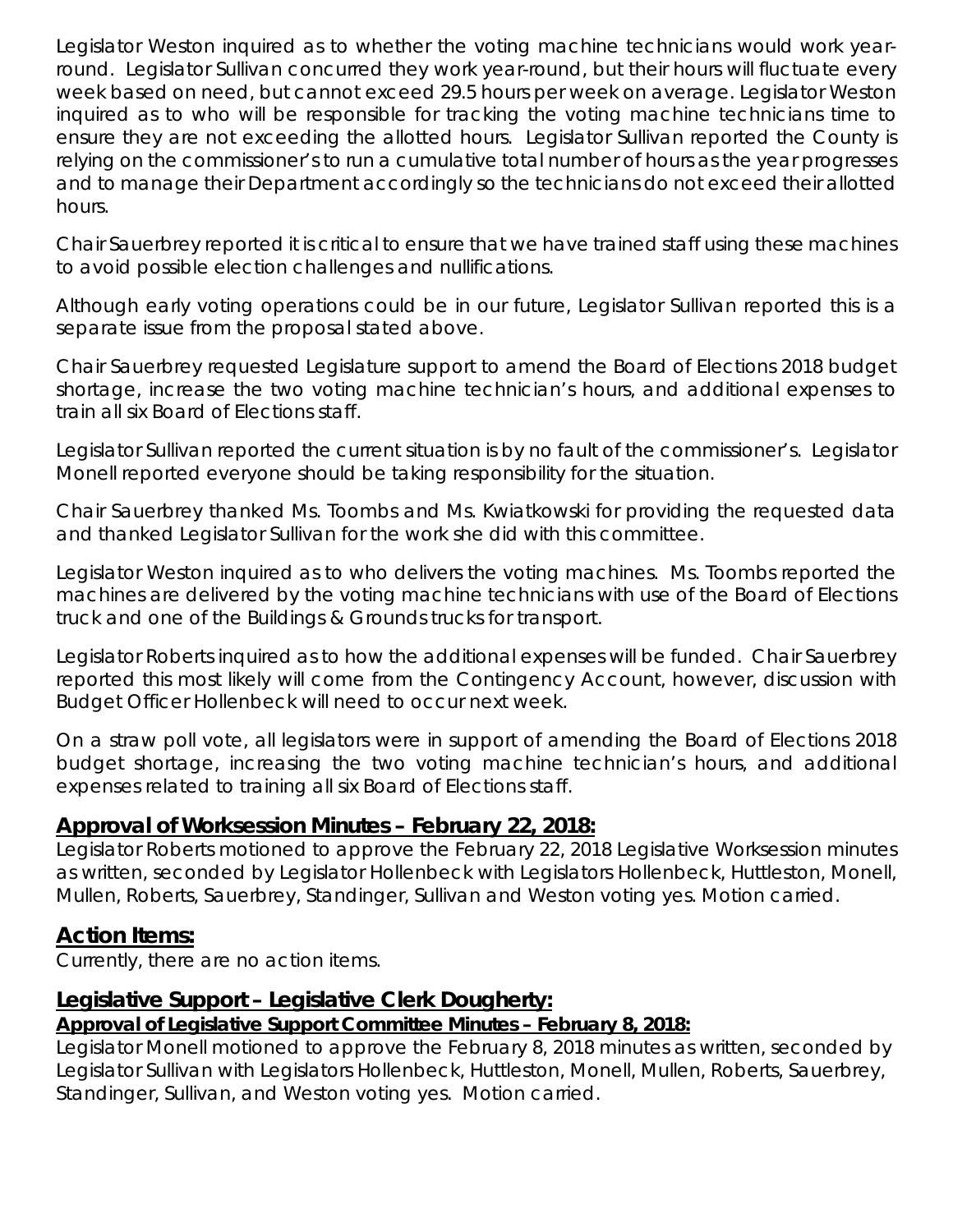Legislative Clerk Dougherty reported the following:

- The March Legislative Meeting is scheduled for Tuesday, March 13, 2018, at 6:00 p.m*.* in the Hubbard Auditorium. The Finance/Legal Committee will meet prior at 4:30 p.m. in the Legislative Conference Room.
- Legislator Standinger will do the prayer and pledge and start the voting process at the March 13, 2018 Legislature meeting.
- Legislative Budget is tracking well.
- Review of Policies/ Policy Attestation Due March 31, 2018. These are done electronically – no paper copies allowed. Ms. Dougherty provided instructions via email on how to access this information remotely. Legislators can also access this attestation on the Legislative Office computer.
- Financial Disclosure Due May 15, 2018 Submission is hardcopy only to the Law Dept.

# **Proclamations –**

- <sup>→</sup> *Welcome Home Vietnam Veterans Day*  Legislator Huttleston will read and present this proclamation to Veterans Service Agency Director Holton at the March 13, 2018 Legislature meeting.
- <sup>→</sup> *Rabies Prevention & Awareness Month –* Legislator Standinger will read and present this proclamation to Public Health Director McCafferty at the March 13, 2018 Legislature meeting.

# **State of the County Address 2017:**

Chair Sauerbrey will read and present the State of the County Address 2017 at the March 13, 2018 Legislature meeting.

# **Resolutions:**

All resolutions were reviewed with discussion on the following:

► *Create a County Animal Response Team (CART)* – Legislator Mullen reported the County is required to establish this response team as a requirement to receive emergency management funding. Legislator Sullivan inquired as to whether this requirement would result in additional headcount or expenses and Legislator Mullen reported it would not.

# **Other:**

# → *Tioga County IDA Letter of Support for Tioga-Spencer, LLC PILOT Request –*

IDA Executive Director Myers reported he presented the Cost Benefit Analysis and project to the Legislature at the February 22, 2018 Legislative Worksession and requested a letter of support from the Legislature. At that time, the Legislature asked Mr. Myers to gather additional information, which he later emailed the responses to the Legislature and provided handouts at today's meeting.

Mr. Myers reported approximately 823 Tioga County and 1,434 Chemung County residents will benefit from a reduction in their energy bills. Mr. Myers reported the property taxes that are paid on these three parcels would remain to be paid at 100%. Currently, Tioga County is receiving \$6,307.85 for all three parcels and \$340.00 for the recycling payment. Mr. Myers reported the first year PILOT payment is \$89,600 and from there it is going to escalate 2% annually over the course of the 30-year PILOT. Mr. Myers reported construction for this project is slated to commence at the end of the year.

Legislator Sullivan inquired about the sales tax abatement of \$673,000 and whether this is sales tax that would come to the County. Mr. Myers reported approximately 75% of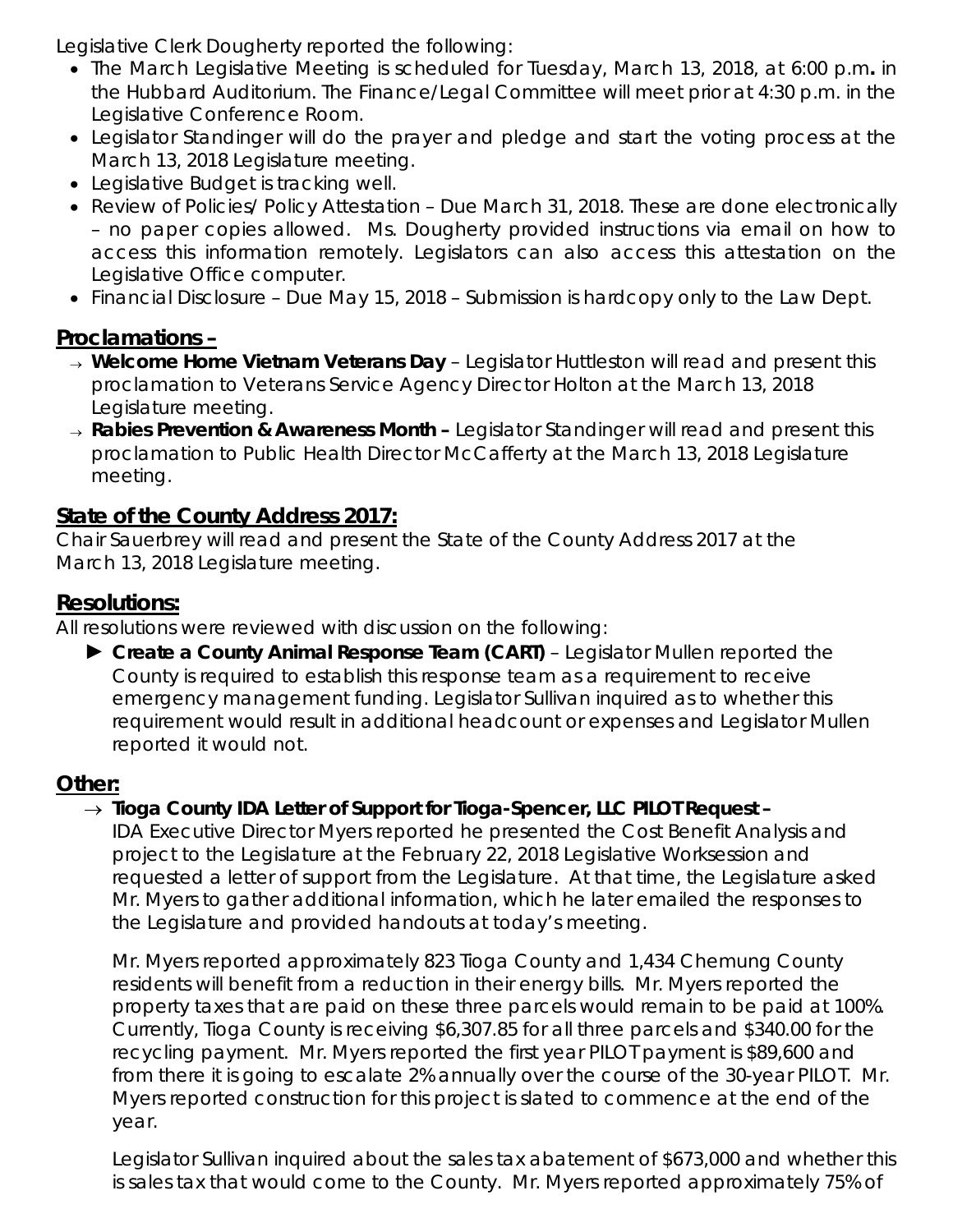the 4% sales tax will remain in the County and the 25% will be distributed to the town. Legislator Sullivan inquired as to how the sales tax abatement amount was determined, as it is unlikely most of the materials will be purchased in Tioga County. Mr. Myers reported he spoke with the company today and was advised to stay with this amount as a worst-case scenario. Off from this number, Mr. Myers reported the anticipated change from last year's approval to this year for the County is \$140,000.

Legislator Weston inquired about a public hearing. Mr. Myers reported a public hearing was held in the Town of Spencer on 2/28/18. In addition, Mr. Myers reported he would be attending the Town of Spencer meeting next week and meeting with the school board this evening. Mr. Myers also met with Town of Spencer Supervisor Thayer last week to address some concerns.

Legislator Sullivan inquired as to whether there is any contract language to ensure the company's responsibility for cleanup at the end of the project. Mr. Myers reported the company is responsible for cleanup, which should not be an issue as there is actually value in the material that the company is able to re-sell.

On a straw poll vote, all legislators were in favor of issuing a letter of support to the Tioga County IDA for the Spencer-Tioga Solar, LLC PILOT request. **ACTION: Chair Sauerbrey will draft a letter of support to the Tioga County IDA for the Spencer-Tioga Solar, LLC PILOT request.** 

→ *Resolution Opposing the Extension of Early Voting Operations –* Chair Sauerbrey reported the Governor is in favor of establishing early voting operations for populations of 50,000 or above. Chair Sauerbrey reported the Governor is proposing one location for populations of 50,000 to be operational daily for 12 days. Chair Sauerbrey reported Steuben County provided an example of their resolution opposing early voting operations and inquired as to whether the Legislature was interested in drafting a similar resolution in opposition of early voting operations. All Legislators were in favor of drafting a similar resolution in opposition of early voting operation as a late-file resolution for Legislature consideration at the March 13, 2018 Legislature meeting.

Legislator Mullen encouraged the Legislature stay on top of this issue, as this will be an increased expense creating a potential shortfall in the Board of Elections budget if the Governor passes early voting operations.

*ACTION: Legislative Clerk Dougherty will draft a late-file resolution for Legislature consideration at the March 13, 2018 Legislature meeting.* 

→ *Shared Services Initiative –* Chair Sauerbrey reported the Shared Services Panel met last evening and was successful in reducing the current list of seven items to one; IT Shared Services. Chair Sauerbrey reported the Shared Services Panel believes there is taxpayer dollar savings in IT shared services. Chair Sauerbrey reported today's Morning Times features an article on last night's meeting and Deputy Legislative Clerk Haskell will email the meeting minutes to the Legislature. Chair Sauerbrey reported ITCS Director Camin has developed a plan where Tioga County IT Department can work with towns and villages for connectivity and improving data security and services. Chair Sauerbrey reported this is a multi-year project.

In anticipation of this type of request, Mr. Camin reported the IT Department over the last few years has laid a lot of groundwork internally to offer these types of services to the municipalities. Mr. Camin gathered data from the municipalities to determine potential savings. For example, the Town of Owego could see a savings of \$20,000 -